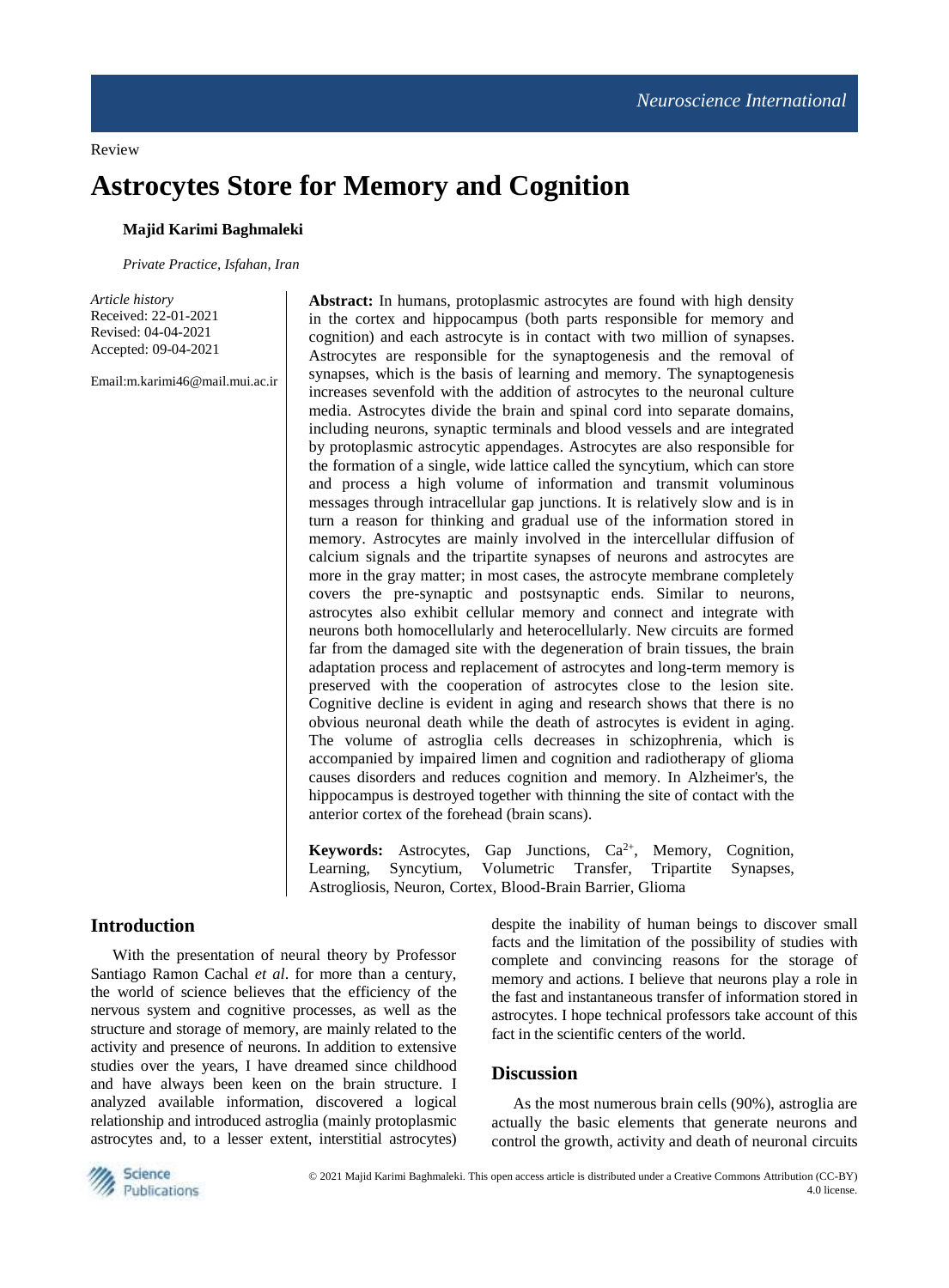individually. Astroglia form a functional syncytium and are interconnected through gap junctions, which are in fact a complete intracellular communication pathway. It allows the direct movement of ions, metabolic factors and secondary messengers throughout the central nervous system (brain) and is a reliable means to exchange information. Each astrocyte pair in the cortex is interconnected on average by 230 gap junctions. Binary coding of electrical communication in neural networks is a specialized method for the rapid transmission of information. However, neurons appear to be under the control of glia. Neurotransmitter receptors and ion channels on the glia are functional and it is now known that neuronal activity causes the membrane or cytosolic flow of calcium signals in the glial cells that have a synaptic connection with the neurons. Glia can send the signal back to neurons where they are able to secrete neurotransmitters, such as glutamate and ATP. This indicates that there are close connection and interaction between the two neuronal and glial circuits, which can intercommunicate through electrical and chemical synapses. In astrocytes, neurotransmitters can be released through the vesicular or non-vesicular pathway, or the extracellular fluid and act on adjacent cells. The released gas transmitters, such as nitric oxide, act by transmitting volumetric messages through diffusion into the extracellular and intracellular space of syncytial cell networks. In contrast, fast (cable) transmission is a slow volumetric transfer from a few seconds to a few minutes and even hours, which is directly related to the storage of information in memory and cognitive abilities. Such transmissions occur through gap junctions and the secondary messengers are mainly calcium ions in this transmission mode. Protoplasmic astrocytes are located in the gray matter (cortex) and hippocampus (the site of cognitive activity and memory). On the other hand, interlaminar astrocytes exist only in the cortex of higher primates, with a density of 10,000-30,000/mm<sup>3</sup> and the total surface area of their appendages may reach  $80,000 \mu m^2$ , covering practically all available neuronal membranes. The human brain has the highest glia/neuron ratio (1/1.65) among all species. Each human protoplasmic astrocyte contacts about two million synapses and covers them with its appendages. Surprisingly, the appendages of protoplasmic astrocytes and the size of the terminal mass were large in Albert Einstein's brain. Instead, interlaminar astrocytes are significantly reduced in Down syndrome and Alzheimer's disease. Blockage of gap junctions by volatile anesthetic gases, such as halothane and several alcohols (octanol or heptanol) is another indication of the proposed function of astrocytes. The tripartite synapse, which consists of three parts, the presynaptic end, the neuronal postsynaptic membrane and surrounded by astrocytes, exchanges information between neurons and astrocytes. There are also direct

synaptic connections between the neuronal end and astrocytes in the hippocampus. Stimulation of neurons or neuronal afferents triggers  $CA^{2+}$  signaling in astrocytes of culture medium and brain sections *in situ*. Astroglia cells can detect the intensity of neuronal activity. Calcium fluctuations in astroglia are induced by neuronal stimulation and encoded by the frequency. Similar to neurons, astrocytes express cellular memory. Calcium signaling in astrocytes occurs spontaneously following thinking or responding to adjacent neuronal activity.  $CA^{2+}$ fluctuations in the glia are transmitted through the astroglia network, which can release neurotransmitters in sites far from the initial neuron-glia contact, thereby allowing the parallel expansion of information in the gray matter. Synapses are continuously appeared, strengthened, weakened, or die by astrocytes. This process is the basis of brain adaptation and represents what is known as the basis of memory and learning. Protoplasmic astrocytes in the gray matter divide the cortex into separate domains. The survival of most astrocytes in the hippocampus after 10min ischemia is a reason for the post-stroke stability of memory. There is no obvious neuronal death in aging, but glycolysis increases quite evidently and there is evidence that astrocyte numbers increase up to 20-fold in older people with high cognitive efficiency and memory. Glioma radiation therapy often leads to decreased cognition and memory. Astrocytes also decrease in schizophrenia, bipolar patients and depression disorders. The hippocampus is destroyed in Alzheimer's, along with thinning the site of contact with the anterior cortex to the hippocampus (brain scans).

### **Conclusion**

The introduction of astrocytes as sources of memory storage and the sites for cognitive processes (thinking, learning, sensation, logic, etc.) can be the beginning of new studies with a new approach and assumption, being of interest to scientists in this field of research. Hopefully, it is a great step towards opening one of the greatest human secrets with the possibility of studies in the field of neuroscience.

#### *Statement of Importance*

Changes in insight into the location of memory storage and cognition will generally lead to a change in the direction of future studies, resulting in more accurate results and many help to the relevant patients.

## *Remarks*

Due to the limited volume of the article and, on the other hand, the continuous repetition of subjects in different references by different methods, it is not possible to mention the citation in the text of the article.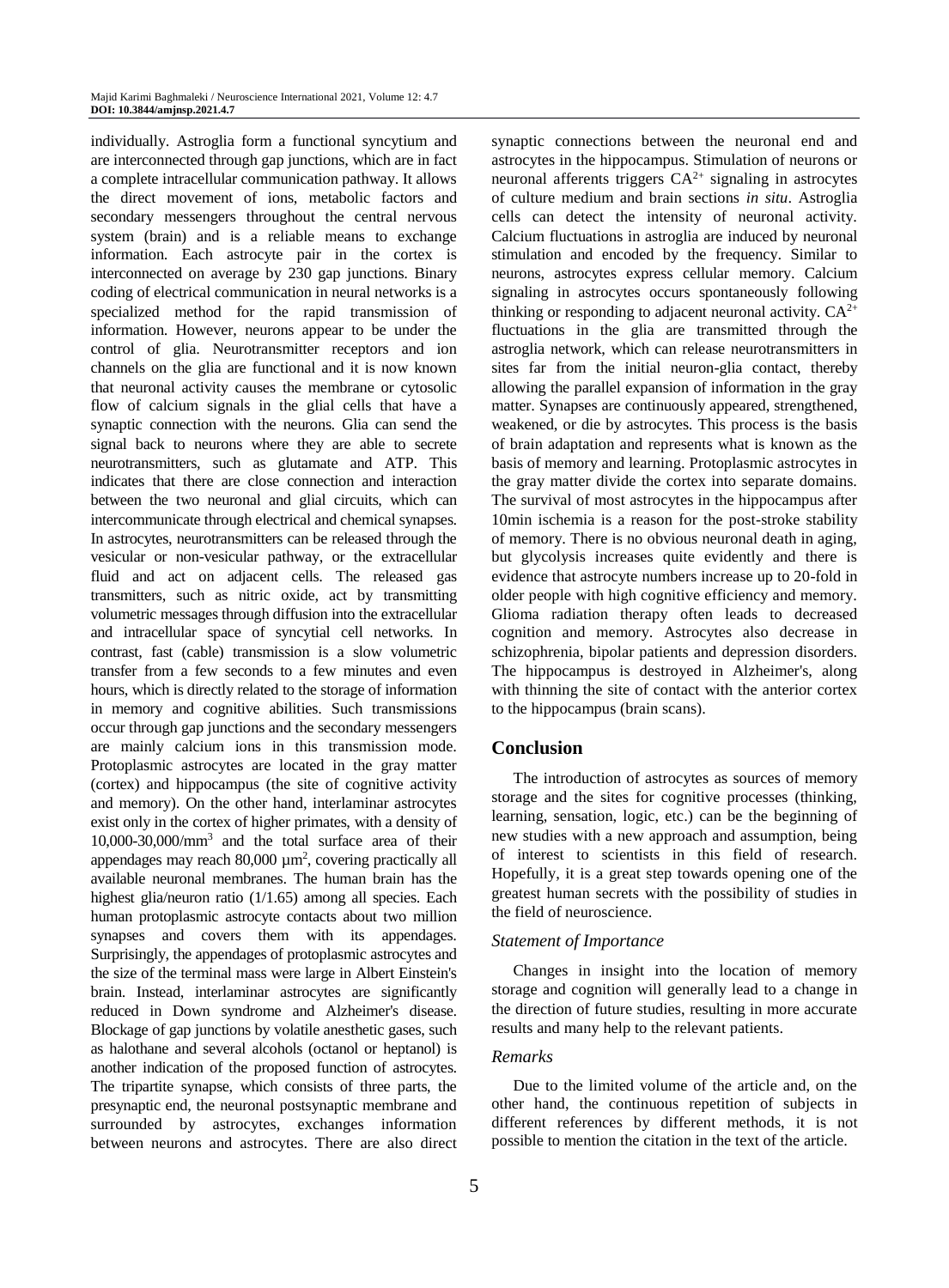## **Method**

My research method is based on content analysis.

#### **Ethical Statement**

This article is original and contains unpublished material. The corresponding author confirms that all of the other authors have read and approved the manuscript and no ethical issues involved.

## **References**

- Agnati, L. F., Zoli, M., Strömberg, I., & Fuxe, K. (1995). Intercellular communication in the brain: wiring versus volume transmission. Neuroscience, 69(3), 711-726. https://doi.org/10.1016/0306- 4522(95)00308-6
- Allen, N. J., & Barres, B. A. (2005). Signaling between glia and neurons: focus on synaptic plasticity. Current opinion in neurobiology, 15(5), 542-548. https://doi.org/10.1016/j.conb.2005.08.006
- Andrizen, L. (1903). The neuroglia elements in the human brain. BMJ 29, 227-230. https://doi.org/10.1136/bmj.2.1700.227
- Araque, A., Parpura, V., Sanzgiri, R. P., & Haydon, P. G. (1999). Tripartite synapses: glia, the unacknowledged partner. Trends in neurosciences, 22(5), 208-215. https://doi.org/10.1016/S0166-2236(98)01349-6
- Auld, D. S., & Robitaille, R. (2003). Glial cells and neurotransmission: an inclusive view of synaptic function. Neuron,  $40(2)$ , 389-400. https://doi.org/10.1016/S0896-6273(03)00607-X
- Bennett, M. V., Contreras, J. E., Bukauskas, F. F., & Sáez, J. C. (2003). New roles for astrocytes: gap junction hemichannels have something to communicate. Trends in neurosciences, 26(11), 610-617. https://doi.org/10.1016/j.tins.2003.09.008
- Berger, T., Schnitzer, J., Orkand, P. M., & Kettenmann, H. (1992). Sodium and calcium currents in glial cells of the mouse corpus callosum slice. European Journal of Neuroscience, 4(12), 1271-1284. https://doi.org/10.1111/j.1460-9568.1992.tb00153.x
- Bloom, F. E. (2000). Integration of wiring transmission and volume transmission. Progress in brain research, 125, 21-26. https://doi.org/10.1016/S0079- 6123(00)25004-8
- Colombo, J. A., & Reisin, H. D. (2004). Interlaminar astroglia of the cerebral cortex: a marker of the primate brain. Brain research, 1006(1), 126-131. https://doi.org/10.1016/j.brainres.2004.02.003
- Colombo, J. A., Reisin, H. D., Miguel-Hidalgo, J. J., & Rajkowska, G. (2006). Cerebral cortex astroglia and the brain of a genius: A propos of A. Einstein's. Brain research reviews, 52(2), 257-263. https://doi.org/10.1016/j.brainresrev.2006.03.002
- Cornell-Bell, A. H., Finkbeiner, S. M., Cooper, M. S., & Smith, S. J. (1990). Glutamate induces calcium waves in cultured astrocytes: long-range glial signaling. Science, 247(4941), 470-473. https://doi.org/10.1126/science.1967852
- Dermietzel, R. (1998). Gap junction wiring: pllpanew'principle in cell-to-cell communication in the nervous system?. Brain Research Reviews, 26(2-3), 176-183. https://doi.org/10.1016/S0165- 0173(97)00031-3
- Evans, W. H., De Vuyst, E., & Leybaert, L. (2006). The gap junction cellular internet: connexin hemichannels enter the signalling limelight. Biochemical Journal, 397(1), 1-14. https://doi.org/10.1042/BJ20060175
- Fields, R. D., & Burnstock, G. (2006). Purinergic signalling in neuron–glia interactions. Nature Reviews Neuroscience, 7(6), 423-436. https://doi.org/10.1038/nrn1928
- Haydon, P. G. (2001). GLIA: listening and talking to the synapse. Nature Reviews Neuroscience, 2(3), 185-193. https://doi.org/10.1038/35058528
- Jabs, R., Pivneva, T., Hüttmann, K., Wyczynski, A., Nolte, C., Kettenmann, H., & Steinhäuser, C. (2005). Synaptic transmission onto hippocampal glial cells with hGFAP promoter activity. Journal of cell science, 118(16), 3791-3803. https://doi.org/10.1242/jcs.02515
- Kettenmann, H.,& Ransom, B. R. (2004). Neuroglia. Oxford University Press, 2st edition.https://doi.org/10.1093/acprof:oso/97801951 52227.001.0001
- Kuffler, S. W., & Potter, D. D. (1964). Glia in the leech central nervous system: physiological properties and neuron-glia relationship. Journal of Neurophysiology, 27(2), 290-320. https://doi.org/10.1152/jn.1964.27.2.290
- Lin, J. H., Weigel, H., Cotrina, M. L., Liu, S., Bueno, E., Hansen, A. J., ... & Nedergaard, M. (1998). Gapjunction-mediated propagation and amplification of cell injury. Nature neuroscience, 1(6), 494-500. https://doi.org/10.1038/2210
- Lin, S. C., & Bergles, D. E. (2004). Synaptic signaling between neurons and glia. Glia, 47(3), 290-298. https://doi.org/10.1002/glia.20060
- MacVicar, B. A. (1984). Voltage-dependent calcium channels in glial cells. Science, 226(4680), 1345-1347. https://doi.org/10.1126/science.6095454
- Magistretti, P. J., & Pellerin, L. (2000). The astrocytemediated coupling between synaptic activity and energy metabolism operates through volume transmission. Progress in brain research, 125, 229-240. https://doi.org/10.1016/S0079-6123(00)25013-9
- Martins-Ferreira, H., Nedergaard, M., & Nicholson, C. (2000). Perspectives on spreading depression. Brain research reviews, 32(1), 215-234. https://doi.org/10.1016/S0165-0173(99)00083-1